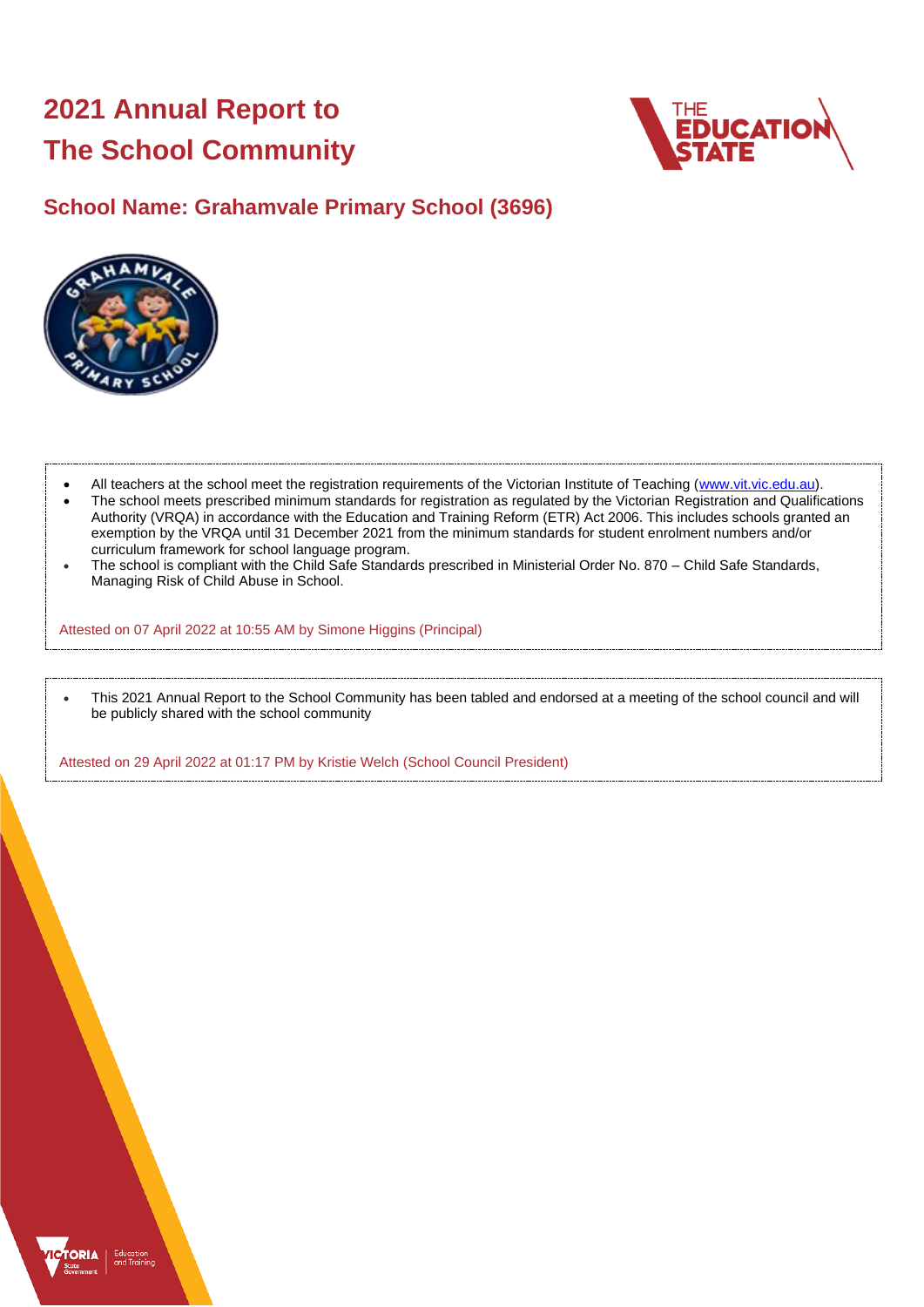

# How to read the Annual Report

## What does the *'About Our School'* commentary section of this report refer to?

The 'About our school' commentary provides a brief background on the school, an outline of the school's performance over the year and future directions.

The 'School Context' describes the school's vision, values and purpose. Details include the school's geographic location, size and structure, social characteristics, enrolment characteristics and special programs.

The 'Framework for Improving Student Outcomes (FISO)' section includes the improvement initiatives the school has selected and the progress they have made towards achieving them through the implementation of their School Strategic Plan and Annual Implementation Plan.

## What does the *'Performance Summary'* section of this report refer to?

The Performance Summary includes the following:

#### **School Profile**

- student enrolment information
- the school's 'Student Family Occupation and Education' category
- a summary of parent responses in the Parent Opinion Survey, shown against the statewide average for Primary schools
- school staff responses in the area of School Climate in the School Staff Survey, shown against the statewide average for Primary schools

#### **Achievement**

- English and Mathematics for Teacher Judgements against the curriculum
- English and Mathematics for National Literacy and Numeracy tests (NAPLAN).

#### **Engagement**

Student attendance at school

### **Wellbeing**

Student responses to two areas in the Student Attitudes to School Survey:

- Sense of Connectedness
- Management of Bullying

Results are displayed for the latest year and the average of the last four years (where available). As NAPLAN tests were not conducted in 2020, the NAPLAN 4-year average is the average of 2018, 2019 and 2021 data in the 2021 Performance Summary.

## Considering COVID-19 when interpreting the Performance Summary

The Victorian community's experience of COVID-19, including remote and flexible learning, had a significant impact on normal school operations in 2020 and 2021. This impacted the conduct of assessments and surveys. Readers should be aware of this when interpreting the Performance Summary.

For example, in 2020 and 2021 school-based surveys ran under changed circumstances, and NAPLAN was not conducted in 2020. Absence and attendance data during this period may have been influenced by local processes and procedures adopted in response to remote and flexible learning.

Schools should keep this in mind when using this data for planning and evaluation purposes.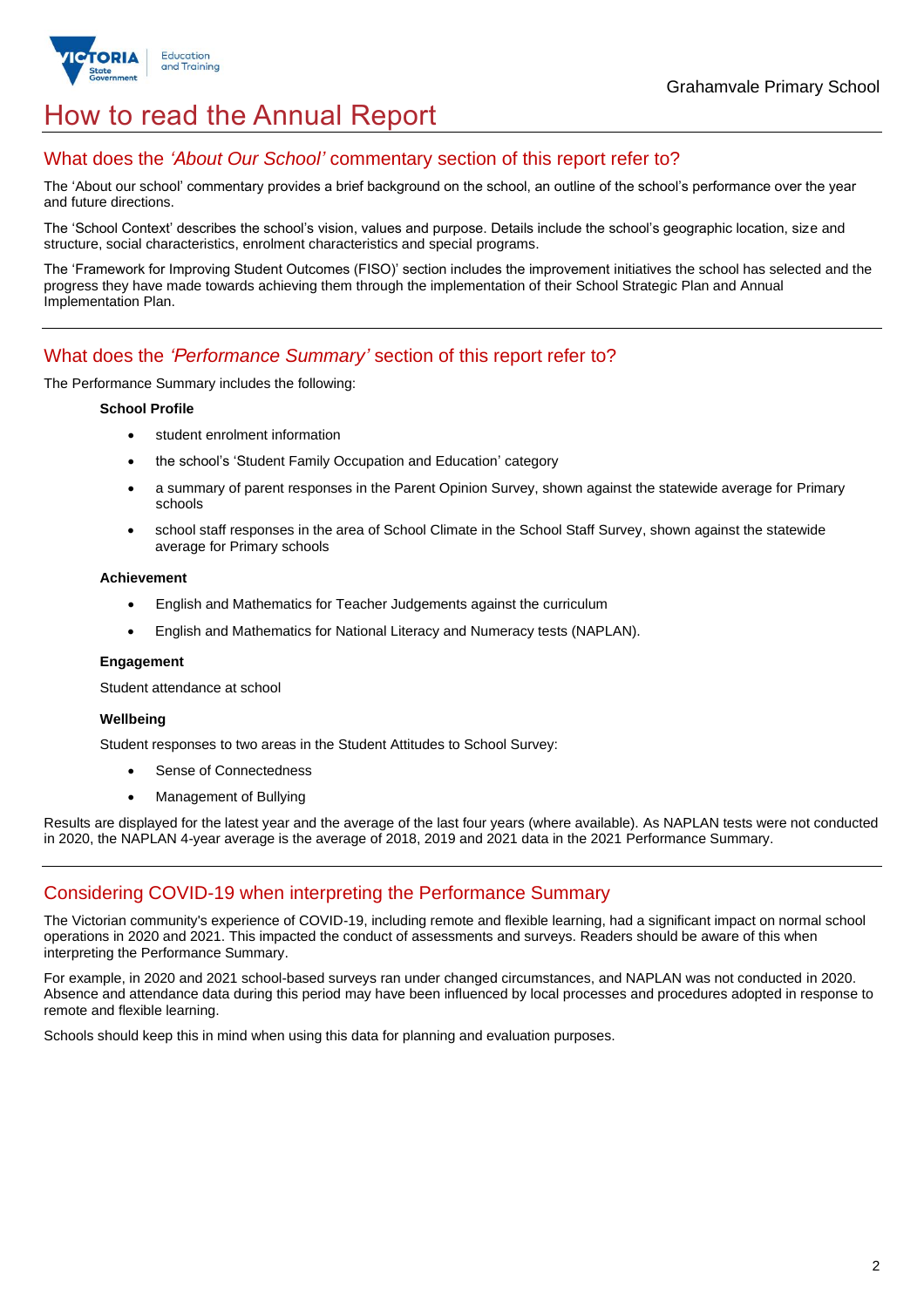

# How to read the Annual Report (continued)

## What do *'Similar Schools'* refer to?

Similar Schools are a group of Victorian government schools with similar characteristics to the school.

This grouping of schools has been created by comparing each school's socio-economic background of students, the number of non-English speaking students and the school's size and location.

## What does *'NDP'* or '*NDA*' mean?

'NDP' refers to no data being published for privacy reasons or where there are insufficient underlying data. For example, very low numbers of participants or characteristics that may lead to identification will result in an 'NDP' label.

'NDA' refers to no data being available. Some schools have no data for particular measures due to low enrolments. There may be no students enrolled in some year levels, so school comparisons are not possible.

Note that new schools only have the latest year of data and no comparative data from previous years. The Department also recognises unique circumstances in Specialist, Select Entry, English Language, Community Schools and schools that changed school type recently, where school-to-school comparisons are not appropriate.

## What is the *'Victorian Curriculum'*?

The Victorian Curriculum F–10 sets out what every student should learn during his or her first eleven years of schooling. The curriculum is the common set of knowledge and skills required by students for life-long learning, social development and active and informed citizenship.

The Victorian Curriculum is assessed through teacher judgements of student achievement based on classroom learning.

The curriculum has been developed to ensure that school subjects and their achievement standards enable continuous learning for all students, including students with disabilities.

The 'Towards Foundation Level Victorian Curriculum' is integrated directly into the curriculum and is referred to as 'Levels A to D'.

'Levels A to D' may be used for students with disabilities or students who may have additional learning needs. These levels are not associated with any set age or year level that links chronological age to cognitive progress (i.e., there is no age expected standard of achievement for 'Levels A to D').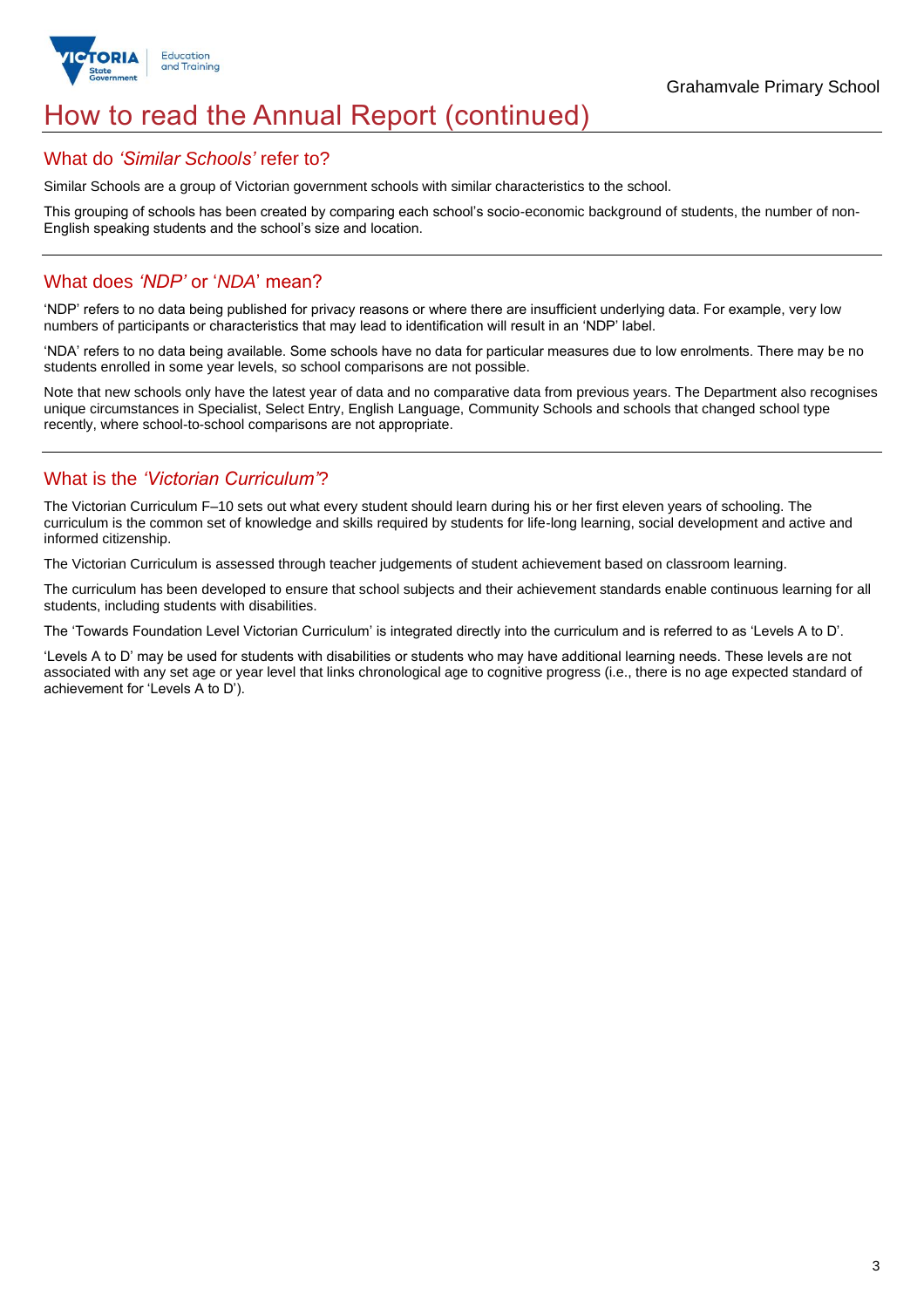



# **About Our School**

## School context

Grahamvale Primary School's vision is to provide a quality education for all students within a caring and safe environment. Our motto is 'Quality Education for All.' We encourage all students to be confident, life-long learners who are able to form positive relationships with others. The school's values of Community, Teamwork, Personal Best and Respect are reflected in all that we do.

As a school we continue to work towards building practice excellence, curriculum planning and assessment implementing an agreed planning cycle and instructional models, using evidence based high impact teaching strategies and evaluating our impact on learning through ongoing moderation and reflection as part of the planning cycle. Grahamvale Primary School acknowledges that the behaviour of staff, parents, carers and students has an impact on our school community and culture. We acknowledge a shared responsibility to create a positive learning environment for the children and young people at our school.

Grahamvale Primary School is located on the outskirts of Shepparton. In 2021 we had an enrolment of 383 students, which included 86% of students who come from Anglo Australian families, 12% from an EAL background and 2% Koorie children. All students are encouraged to be confident, lifelong learners who are able to form strong and positive relationships with others. Our school values of Personal Best, Teamwork, Community and Respect are reflected in all that we do.

Our school has an equivalent fulltime staff of 25 including 2 Principal Class, 10 Education Support staff and a 0.4 Chaplain.

Teaching and learning programs address the needs of the students through explicit teaching and learning of key skills in the areas of Literacy and Numeracy based on data. Our teachers are committed to providing a high-quality education for all students to ensure student's individual learning needs are met.

Students enjoy specialist programs of The Arts, Physical Education, S.T.E.M., Bluearth, Italian immersion (Foundation to Year Two) and Targeted Intervention and Acceleration programs. There are many opportunities for students to develop their leadership skills. All students have access to technology with students in Years Three to Six participating in the school's 'Bring Your Own Device' iPad program. The school also boasts a strong sporting culture.

Our school prides itself on working with families and its strong sense of community involvement. Our school recognises the importance of the partnership between our school, parents, and carers to support student learning, engagement, and wellbeing.

Grahamvale Primary School is continually committed to providing a safe, supportive and inclusive environment for all students, staff and members of our community. We share a commitment to, and a responsibility for, creating an inclusive and safe school environment for our students.

At Grahamvale Primary School, all children are valued, and their successes are celebrated. The school actively promotes and encourages all students to be the best they can be – to strive for success at all times.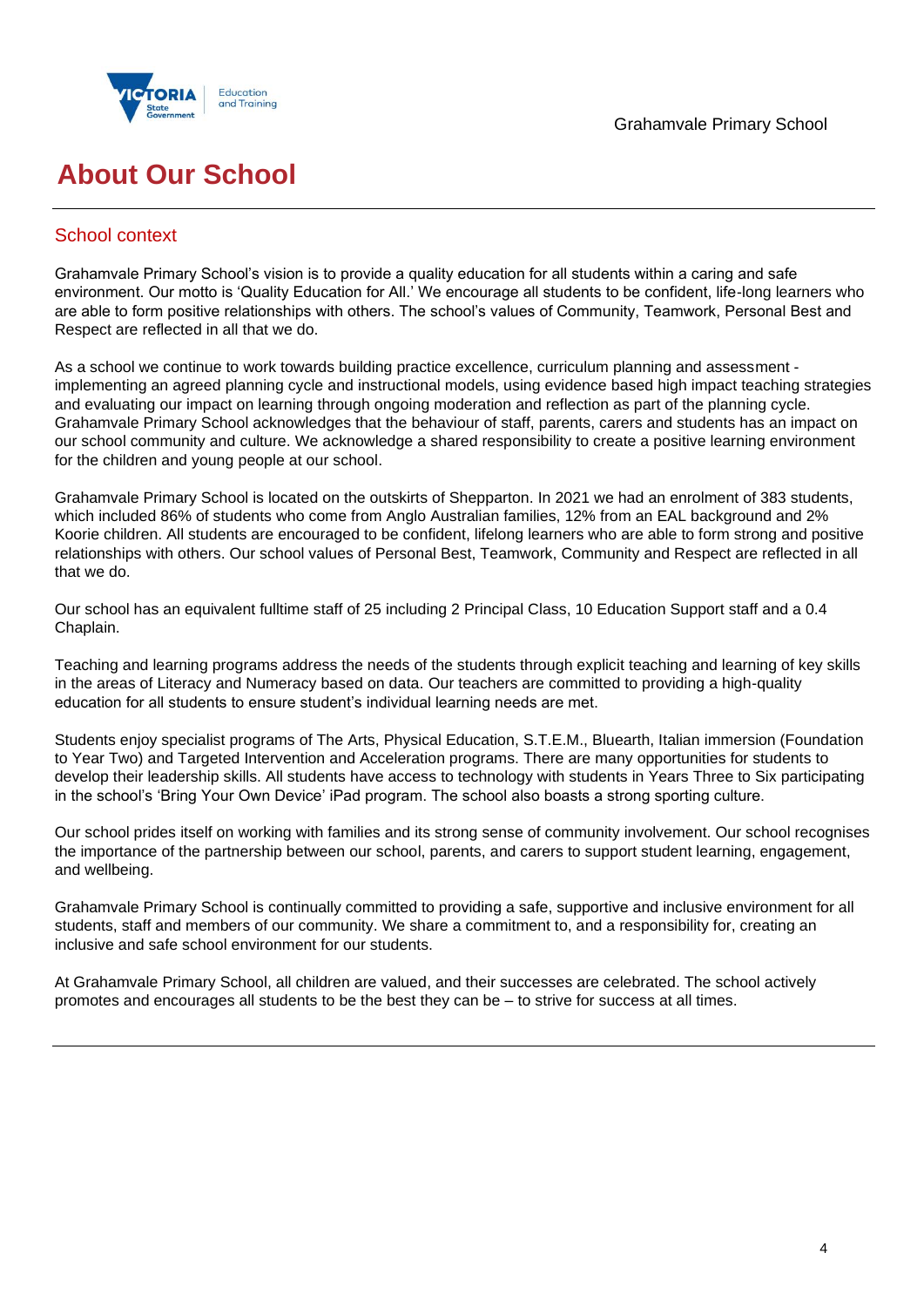



# Framework for Improving Student Outcomes (FISO)

Excellence in teaching and learning was the key FISO improvements strategy that the school worked on in 2021, despite the challenges of transitioning in and out of remote learning.

As a school we have also been working on using evidence based high impact teaching strategies and evaluating impact on learning - ongoing moderation and reflection as part of the planning cycle.

The key work around this involved and included the implementation of:

- 1. A whole year overview and planning documents
- 2. Targeted professional learning to build the professional knowledge of staff
- 3. Learning walks to ensure consistency is visible across the school
- 4. The ongoing use of data and evidence of student work to drive conversations around student learning
- 5. All students have a Reader's and Writer's notebook to record their thinking.

As a school we have provided professional learning for all staff to build their capacity to be able to implement the Literacy and Numeracy strategy with a particular focus on reading. The school has been implemented a strong phonics based program based on the Science of Reading to provide students with a strong basis for their learning. Collaborative discussions continued to occur in remote learning and teachers worked hard to collaborate to ensure consistency and coherence across teams and the learning being delivered despite working on a remote platform. Adaptions were made throughout the year to support staff with their transitions in and out of remote learning and adapting to online learning where needed.

Teachers planned for and implemented a targeted reading hour every day - or for 5 hours total over the school week. Teachers consistently used data to drive their teaching. Teachers actively participated in all school and external based PL sessions - they worked with their team members to collaborate and plan targeted teaching activities through the school's planning cycle and agreed planning practices. A visual data wall for reading was established to show whole school data to track student growth and inform the school's targeted intervention programs.

The School Improvement Team met regularly to discuss the teaching and learning that was occurring across the school and to ensure that it was timely and targeted, working to decide on targeted professional learning and provide ongoing support to build staff confidence and capacity.

Staff worked with Region based Teaching Improvement partners to build their capacity and again with a particular focus on reading.

The Learning Specialist continued to work with and support beginning teachers.

## Achievement

All classes implemented the school's agreed Reading and Writing Instructional model in and all classrooms have established classroom libraries. Learning Walks were conducted across the school with the focus on students being able to articulate what they are learning and why which was evidenced by the responses students were able to give about their learning.

In 2021 our percentage of students working at or above the expected level in English and Mathematics based on teacher judgements was again above those from similar schools. The percentage of our students working in the Top 2 Bands in NAPLAN was greater than our Network schools and either greater or similar to our 'like' schools and schools across the state.

The focus for the school's professional learning continued to be around Literacy and Numeracy, and the implementation of the whole school instructional models.

All students are supported by the precision of assessment and personalisation of instruction through differentiated learning activities. All students have individual learning goals. Teaching Teams plan together weekly and as part of the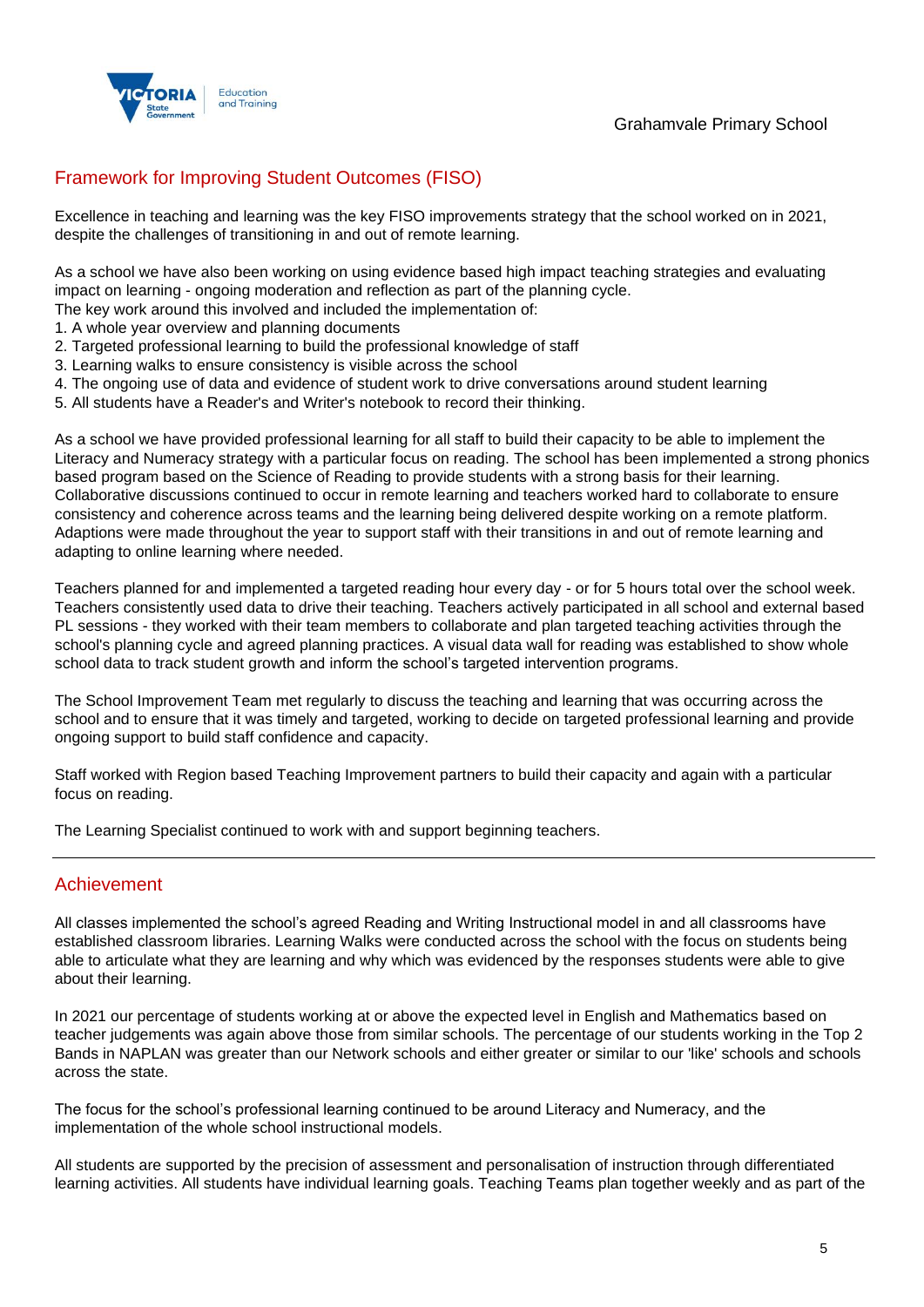

## Grahamvale Primary School

school's 5 week planning cycle with a focus on addressing student misconceptions, developing common language and ensuring the right skills are being taught. A targeted intervention and acceleration program is delivered to identified students in the areas of Literacy and Numeracy. Identified students also have the opportunity to join the Monash Tech School to participate in online learning with other students from across the state. The school has also had students identified by the Department to participate in the High Ability Program.

Teachers conduct 1:1 conferences with their students to establish their individual learning goals, and discussed what they could do to achieve these. Through ongoing conferencing, teachers worked with students to see how they were tracking with their individual goals and to identify the next 'step' in the learning.

- Students are asked:
- 1. What are you learning and why?
- 2. How are you going? 3. How do you know?
- 4. How can you improve?
- 5. Where do you go for help?

Teachers also worked in partnership with parents to inform them of what their child was working on and how they could support them at home. This was further supported and evidenced during our period of remote learning by the use of the 'Seesaw app' used to share learning.

2021 provided its ongoing challenges however despite this we continued to keep the focus around delivering a targeted curriculum focusing on literacy and numeracy onsite and during remote and flexible learning.

Learning was provided through the use of Google classroom for students in Years 3-6 and students in Foundation – 2 accessed their daily learning through SeeSaw. The targeted Intervention program also continued during remote learning with students accessing their learning via online lessons.

## Engagement

Student Opinion data has continued to be positive despite the time being spent in remote learning and has continued to show a good level of connectedness between the students and their school. In 2021 the Attitudes to school survey was completed whilst students were learning from home. 93% of students shared they were provided with effective teaching practices.

The average days absent for students across our school was slightly above that of similar schools but below other schools in our network. At the end of every fortnight student attendance data is analysed and contact is made with families as required. Parents are regularly reminded to inform the school of their child's absence via the absence form on our SchoolStream app. As per DET requirements the school follows up on student absences that are unexplained each day. During the period of remote learning families were contacted if there were three consecutive days that their child didn't engage with any of the learning tasks that were provided. Overall during our times in remote learning we continued to have good attendance rates.

At the beginning of each term a letter is sent home by class teachers explaining the focus for the term, key events and other information to support home/school partnerships. The school uses the Seesaw app to communicate what students are learning with their families. This was a key communication tool during remote learning.

During remote learning the Principal communicated with families each morning sharing messages, updates and information to keep the school community connected – keeping everyone together whilst they were apart. This has continued since the return to being back on site. The Principal and Assistant Principal also connected with all families over the course of remote learning to check in and offer support as needed. Specialist staff also 'checked in' with identified students during remote learning to keep them engaged, connected and to support them with their learning as required. A Minecraft Club was also established for students who were at risk of disengagement.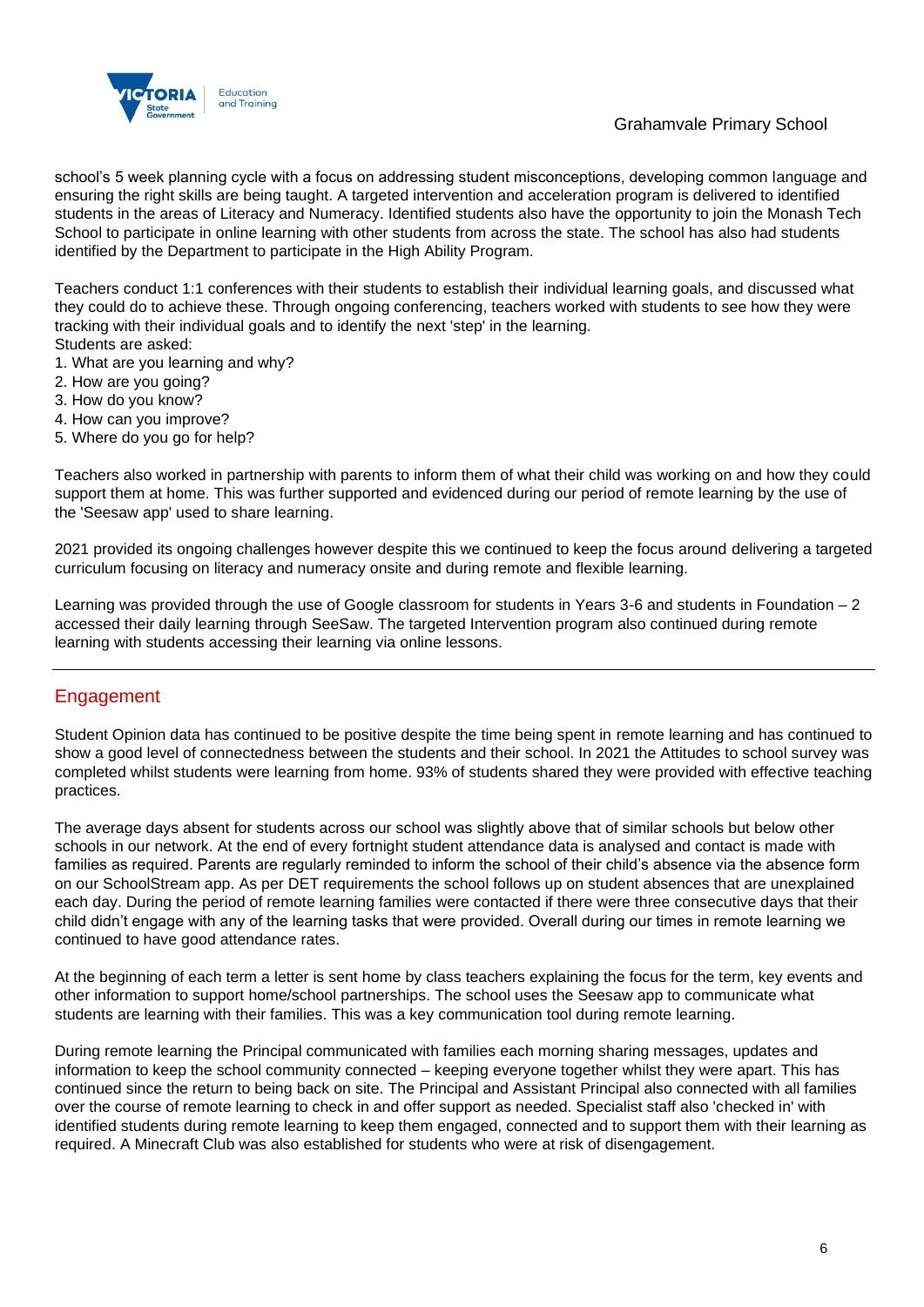The school's Facebook page is also used to showcase student learning and this was also used widely to share pictures of students learning from home and ideas during the periods of remote learning.

# **Wellbeing**

The school's values of Teamwork, Respect, Personal Best and Community are reflected in all that we do. The school's Chaplain supports the wellbeing of students and families through various activities and programs. The Assistant Principal liaises with the School Chaplain and SSS team to ensure all student engagement/wellbeing concerns are being addressed and strategies to support students are put in place. Teachers keep the Assistant Principal and Chaplain informed about any concerns regarding student wellbeing and strategies to support this are implemented.

During remote learning the school's wellbeing team met with the school's Student Support Services contact to discuss any concerns with students or families and ensured that the necessary supports were put in place. Specialist staff also supported students through the periods of remote learning. Despite the transitions in and out of remote learning, when onsite Grahamvale continues to present with a calm and orderly environment for the students to learn in.

Additional lunchtime activities were also provided for students on their return to school.

Staff and students across the school participate in the Bluearth program, which focuses on resilience, self-umpiring and being in the moment. In 2021 we continued to build and include this into our weekly programs. Staff also participated in professional learning around the Rights and Respectful Relationships curriculum. This will be implemented in 2022.

Teachers provide an engaging environment to support student learning and ensure they have all the necessary resources and equipment. All staff adhere to the school's Student Engagement and Wellbeing policy.

In our time of remote learning the school responded quickly each time to ensure that all families had access to iPads and internet devices to ensure their children could access their learning throughout the time they were learning from home. Daily online classes and meetings were also held across all year levels to ensure the students could continue to connect with one another.

A Foundation transition program was implemented during Term 4 for our new students and their families. This was limited in comparison to the 'normal' transition program that the school runs due to the restrictions that remained in place. Despite this the Principal and/or Assistant Principal were able to meet with each parent to share any concerns about their child and their transition to school. The 2021 Foundation students and their parents were able to meet their buddy on the Statewide Orientation Day. In conjunction with the Best Start initiative, our future students were also able to access a weekly reading session with the Principal in person that shifted to an online platform. Students were also able to borrow books from a established Best Start library borrowing program.

Year 6 students and families were supported with their transition to secondary school with a Grade 6 Graduation ceremony at the end of the year to celebrate their achievements. In 2021 this was conducted at school in the evening and it was great to have parents once again in attendance.

## Finance performance and position

The finance sub-committee of School Council closely monitor all program budgets during the year. Monthly finance reports are presented to School Council and this governing body monitors all financial transactions within the school. These reports provide a detailed account of the School's Revenue and Expenditure during 2021.

Additional funds granted through the Victorian state schools 'maintenance blitz' has continued to enabled the school to proceed with additional maintenance and minor works during 2021,which we wouldn't financially be in a situation to conduct.

Grahamvale Primary School relies heavily on funds raised by our school community. During 2021 there was very little engagement with the school community to raise funds either through our Parents' Club fundraising, from Parent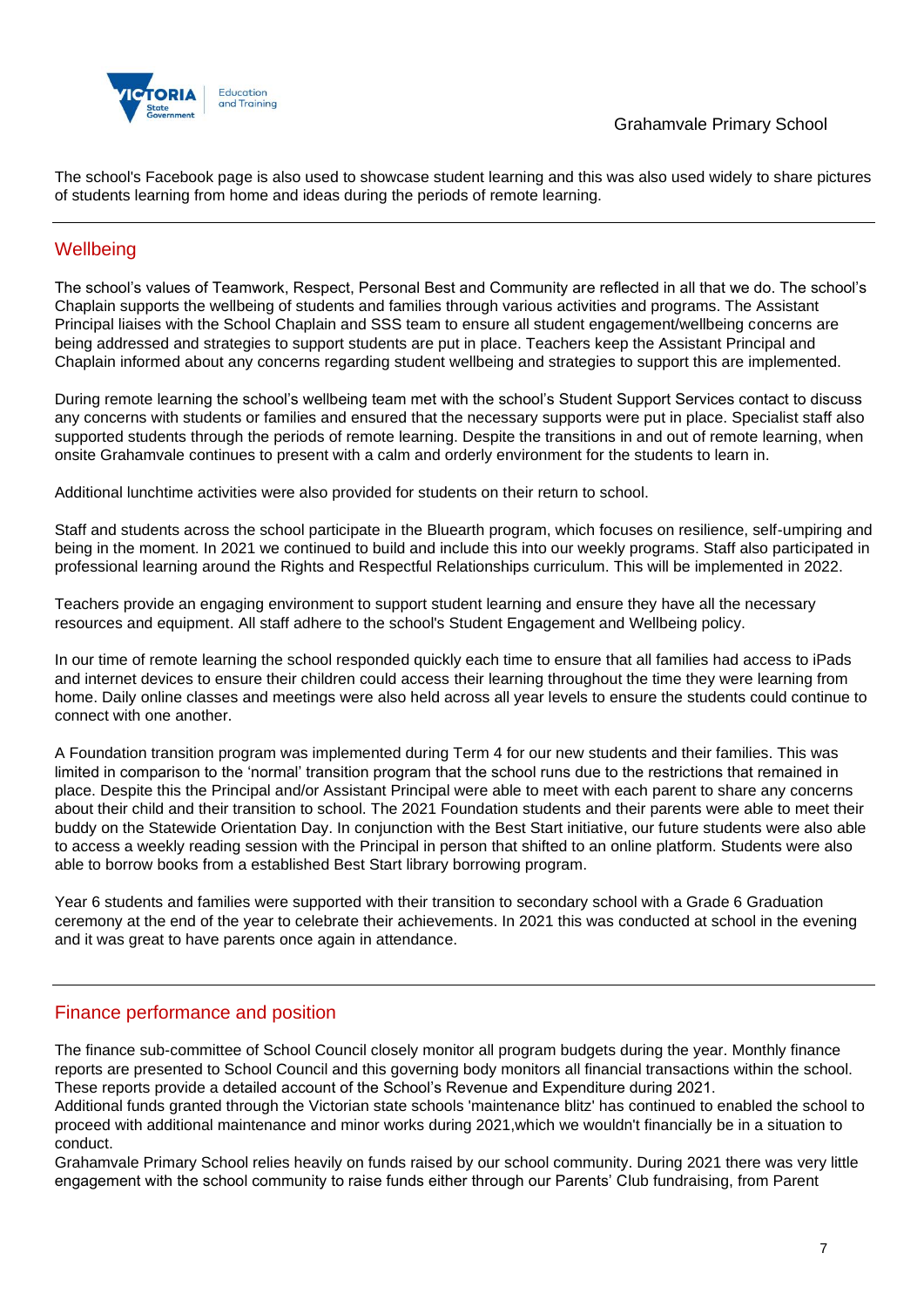

Grahamvale Primary School

Payments with the reduction or cancellation of activities or family financial hardship. This significantly impacted fund which would normally be raised and provide further resources and improved facilities for the school and students

> **For more detailed information regarding our school please visit our website at <http://www.grahamvaleps.vic.edu.au/>**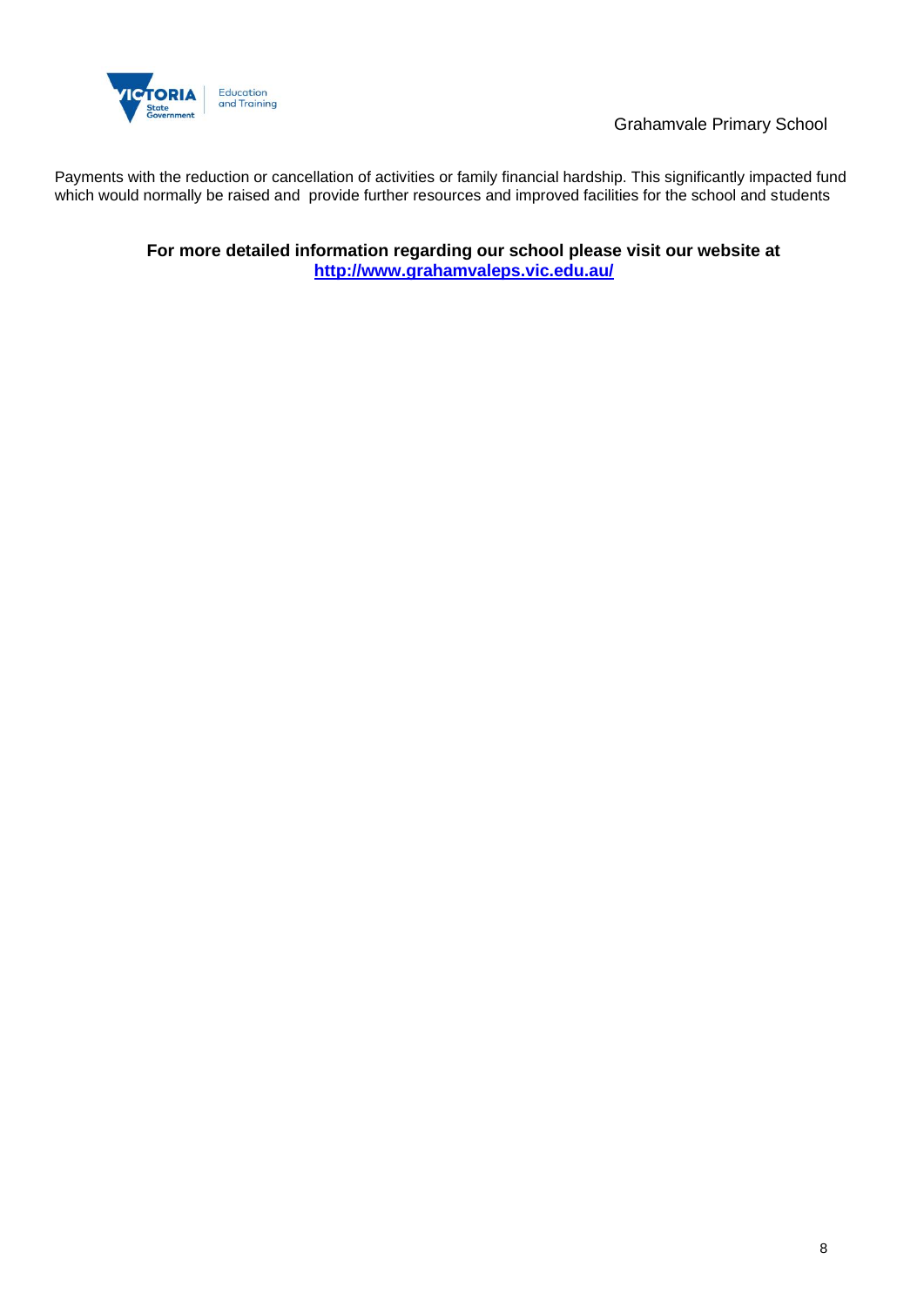

# **Performance Summary**

The Performance Summary for government schools provides an overview of how this school is contributing to the objectives of the Education State and how it compares to other Victorian government schools.

All schools work in partnership with their school community to improve outcomes for children and young people. Sharing this information with parents and the wider school community helps to support community engagement in student learning, a key priority of the Framework for Improving Student Outcomes.

Refer to the 'How to read the Annual Report' section for help on how to interpret this report.

# SCHOOL PROFILE

#### **Enrolment Profile**

A total of 381 students were enrolled at this school in 2021, 186 female and 195 male.

9 percent of students had English as an additional language and 2 percent were Aboriginal or Torres Strait Islander.

#### **Overall Socio-Economic Profile**

The overall school's socio-economic profile is based on the school's Student Family Occupation and Education index (SFOE).

SFOE is a measure of socio-educational disadvantage of a school, based on educational and employment characteristics of the parents/carers of students enrolled at the school. Possible SFOE band values are: Low, Low-Medium, Medium and High. A 'Low' band represents a low level of socio-educational disadvantage, a 'High' band represents a high level of socio-educational disadvantage.

This school's SFOE band value is: Low - Medium

#### **Parent Satisfaction Summary**

The percent endorsement by parents on their school satisfaction level, as reported in the annual Parent Opinion Survey.

Percent endorsement indicates the percent of positive responses (agree or strongly agree) from parents who responded to the survey.



#### **School Staff Survey**

The percent endorsement by staff on School Climate, as reported in the annual School Staff Survey.

Percent endorsement indicates the percent of positive responses (agree or strongly agree) from staff who responded to the survey. Data is suppressed for schools with three or less respondents to the survey for confidentiality reasons.

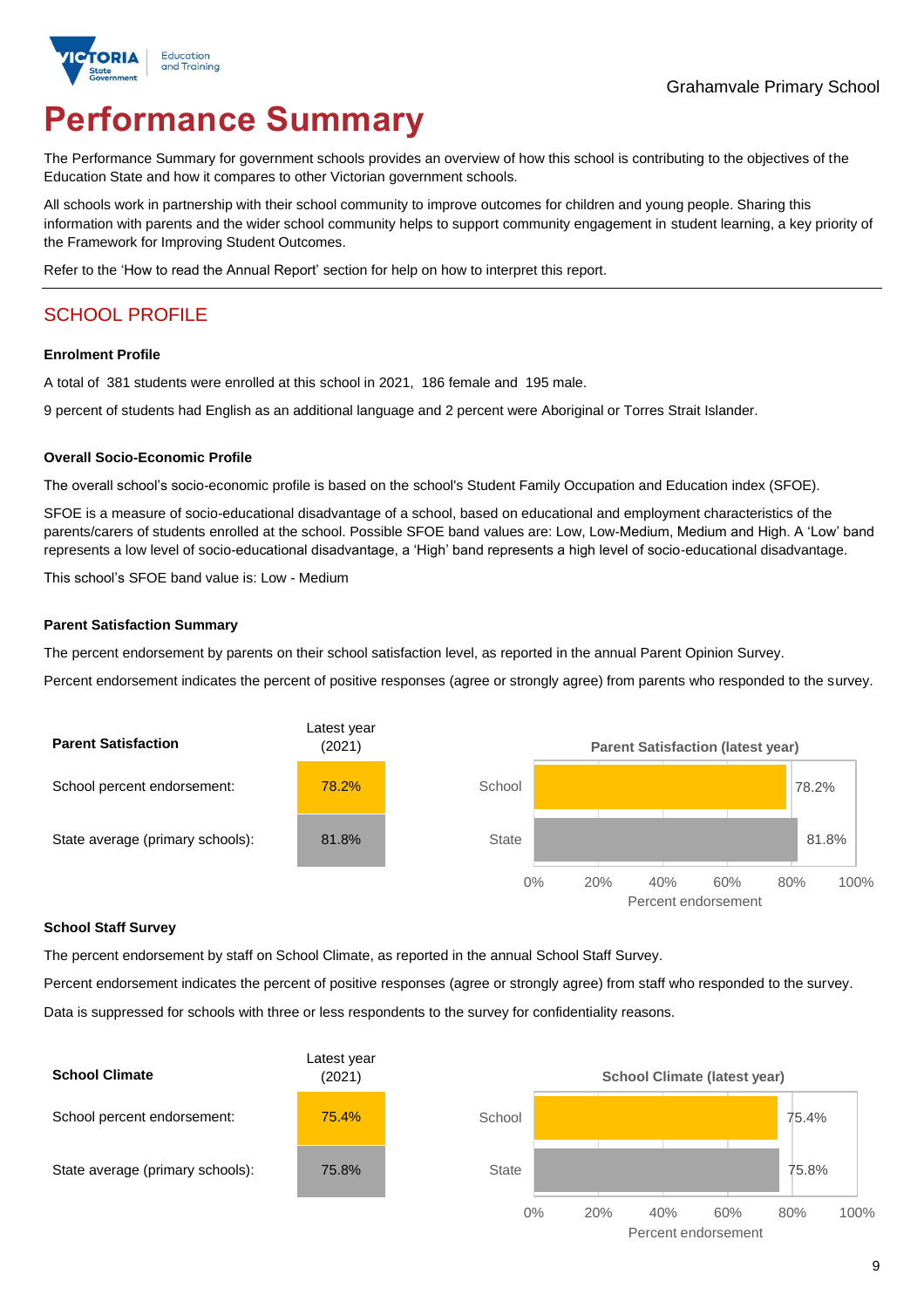

# ACHIEVEMENT

*Key: 'Similar Schools' are a group of Victorian government schools that are like this school, taking into account the school's socioeconomic background of students, the number of non-English speaking students and the size and location of the school.*

### **Teacher Judgement of student achievement**

Percentage of students working at or above age expected standards in English and Mathematics.



Percent students at or above age expected level

| <b>Mathematics</b><br>Years Prep to 6                             | Latest year<br>(2021) |
|-------------------------------------------------------------------|-----------------------|
| School percent of students at or above age<br>expected standards: | 85.2%                 |
| Similar Schools average:                                          | 84.9%                 |
| State average:                                                    | 84.9%                 |

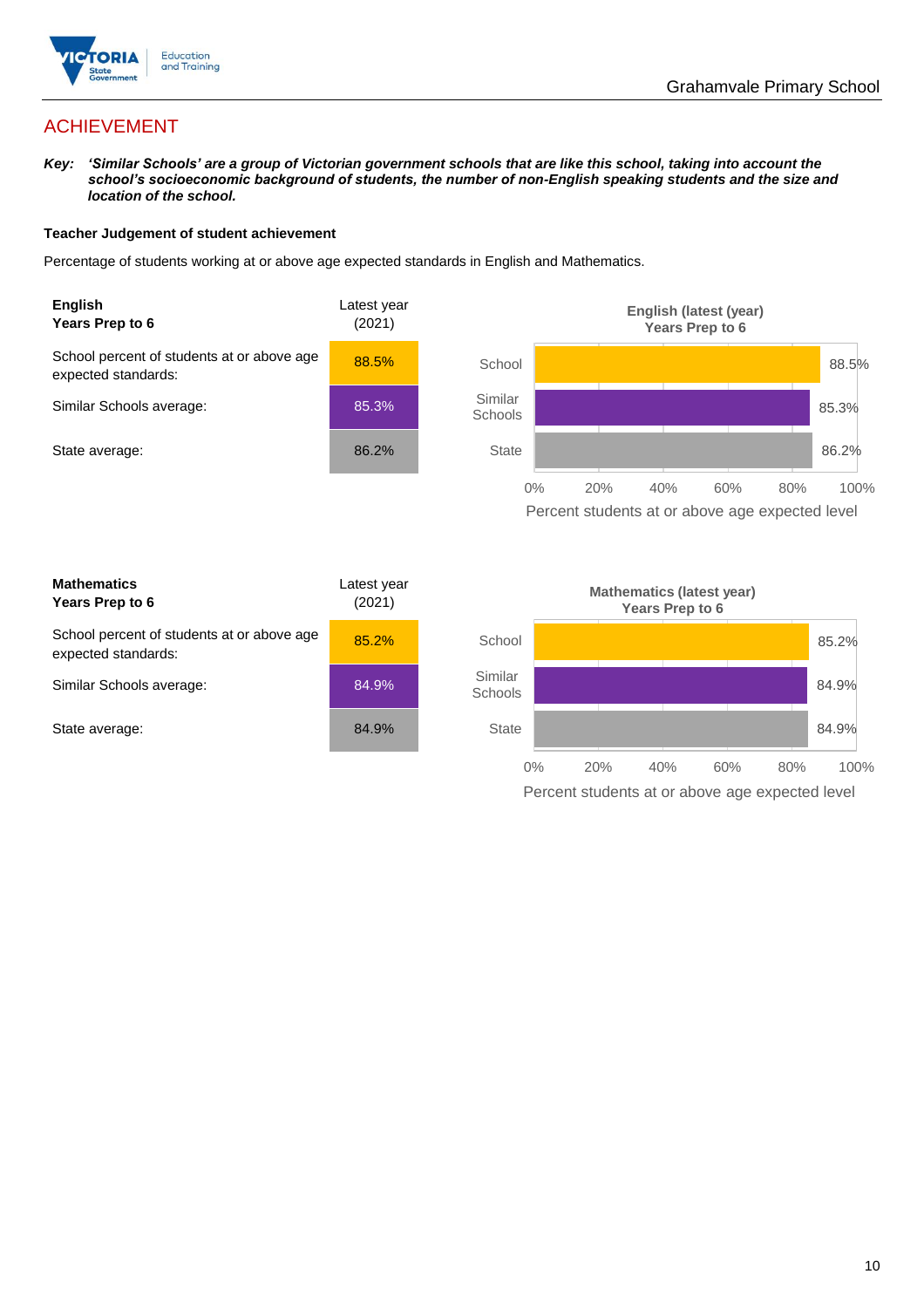

# ACHIEVEMENT (continued)

*Key: 'Similar Schools' are a group of Victorian government schools that are like this school, taking into account the school's socioeconomic background of students, the number of non-English speaking students and the size and location of the school.*

### **NAPLAN**

Percentage of students in the top three bands of testing in NAPLAN.

Note: NAPLAN tests were not conducted in 2020, hence the 4-year average is the average of 2018, 2019 and 2021 data.

| Reading<br>Year <sub>3</sub>                      | Latest year<br>(2021) | 4-year<br>average |                    | <b>NAPLAN Reading (latest year)</b><br>Year 3                      |       |
|---------------------------------------------------|-----------------------|-------------------|--------------------|--------------------------------------------------------------------|-------|
| School percent of students in<br>top three bands: | 80.8%                 | 82.1%             | School             |                                                                    | 80.8% |
| Similar Schools average:                          | 74.7%                 | 74.7%             | Similar<br>Schools | 74.7%                                                              |       |
| State average:                                    | 76.9%                 | 76.5%             | <b>State</b>       |                                                                    | 76.9% |
|                                                   |                       |                   | $0\%$              | 60%<br>20%<br>40%<br>80%<br>Percent of students in top three bands | 100%  |
| Reading<br>Year 5                                 | Latest year<br>(2021) | 4-year<br>average |                    | <b>NAPLAN Reading (latest year)</b><br>Year 5                      |       |
| School percent of students in<br>top three bands: | 74.4%                 | 68.4%             | School             | 74.4%                                                              |       |
| Similar Schools average:                          | 68.0%                 | 65.5%             | Similar<br>Schools | 68.0%                                                              |       |
| State average:                                    | 70.4%                 | 67.7%             | <b>State</b>       | 70.4%                                                              |       |
|                                                   |                       |                   | $0\%$              | 20%<br>40%<br>60%<br>80%<br>Percent of students in top three bands | 100%  |
|                                                   |                       |                   |                    |                                                                    |       |
| <b>Numeracy</b><br>Year <sub>3</sub>              | Latest year<br>(2021) | 4-year<br>average |                    | <b>NAPLAN Numeracy (latest year)</b><br>Year <sub>3</sub>          |       |
| School percent of students in<br>top three bands: | 75.0%                 | 72.3%             | School             | 75.0%                                                              |       |
| Similar Schools average:                          | 67.0%                 | 66.6%             | Similar<br>Schools | 67.0%                                                              |       |
| State average:                                    | 67.6%                 | 69.1%             | <b>State</b>       | 67.6%                                                              |       |
|                                                   |                       |                   | $0\%$              | 20%<br>40%<br>60%<br>80%<br>Percent of students in top three bands | 100%  |
| <b>Numeracy</b><br>Year 5                         | Latest year<br>(2021) | 4-year<br>average |                    | <b>NAPLAN Numeracy (latest year)</b><br>Year 5                     |       |
| School percent of students in<br>top three bands: | 59.0%                 | 61.0%             | School             | 59.0%                                                              |       |
| Similar Schools average:                          | 59.1%                 | 56.3%             | Similar<br>Schools | 59.1%                                                              |       |
| State average:                                    | 61.6%                 | 60.0%             | <b>State</b>       | 61.6%                                                              |       |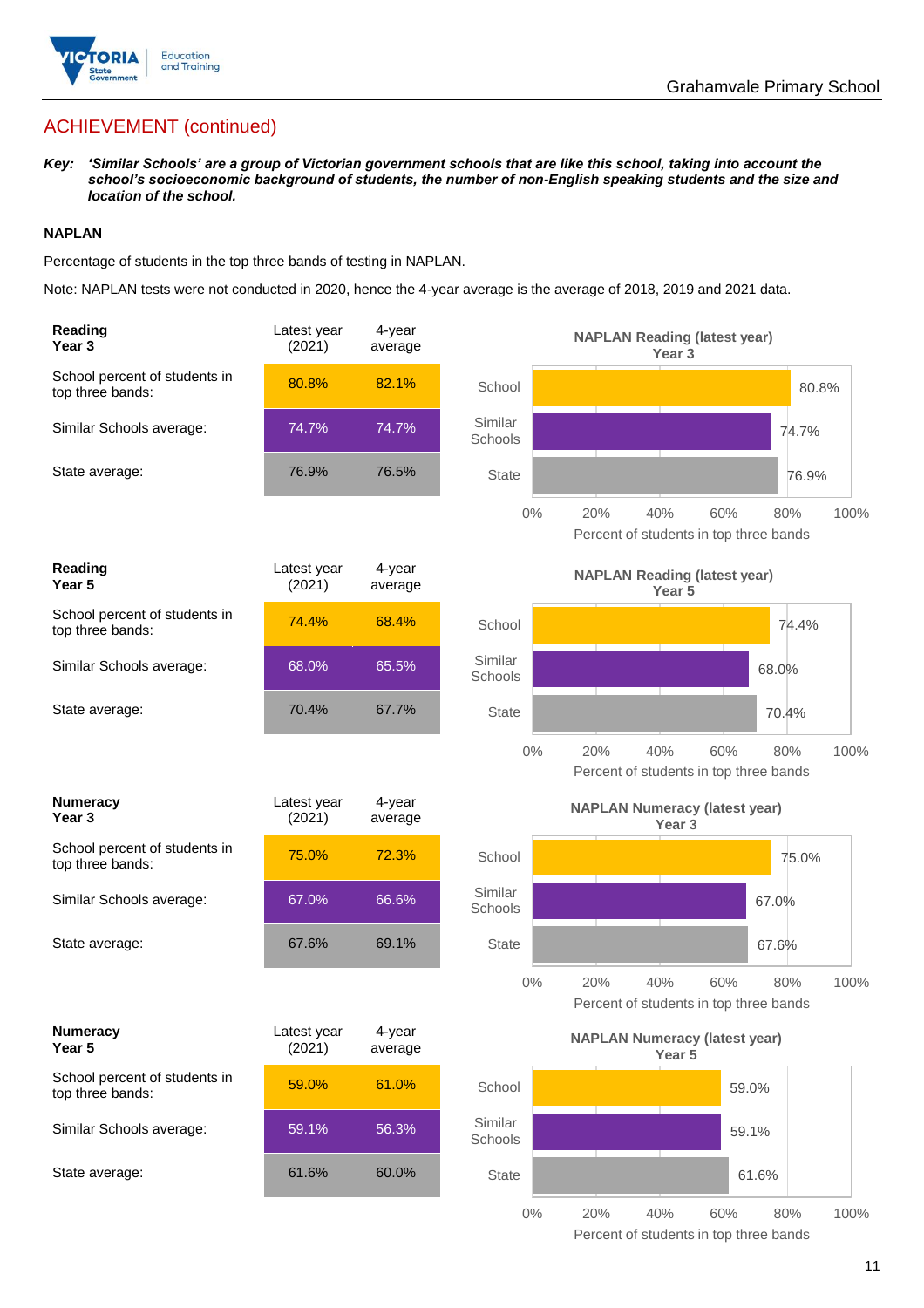

# ACHIEVEMENT (continued)

## **NAPLAN Learning Gain**

NAPLAN learning gain is determined by comparing a student's current year result relative to the results of all 'similar' Victorian students (i.e., students in all sectors in the same year level who had the same score two years prior). If the current year result is in the top 25 percent, their gain level is categorised as 'High'; middle 50 percent is 'Medium'; bottom 25 percent is 'Low'.

#### **Learning Gain Year 3 (2019) to Year 5 (2021)**

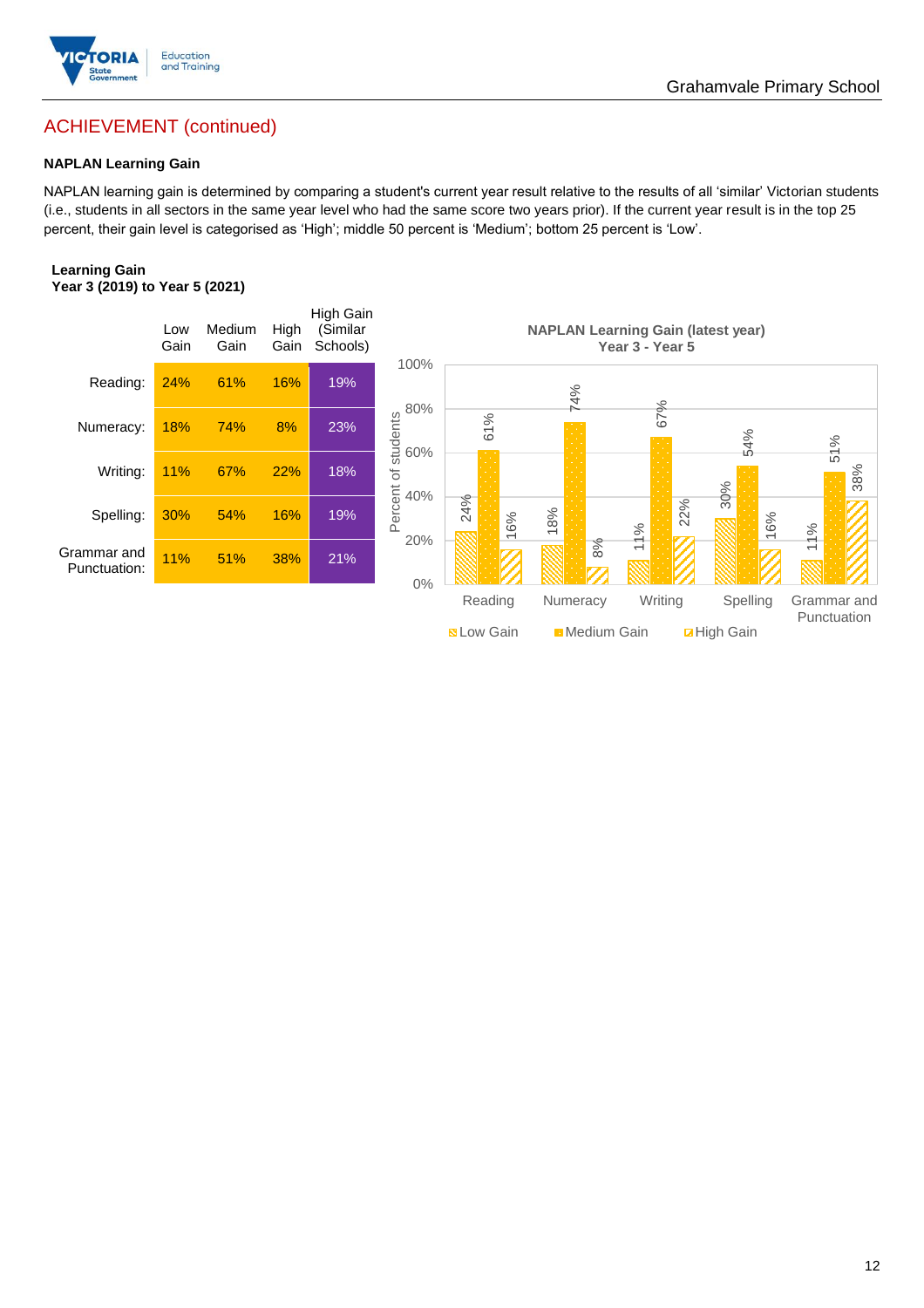

# ENGAGEMENT

*Key: 'Similar Schools' are a group of Victorian government schools that are like this school, taking into account the school's socioeconomic background of students, the number of non-English speaking students and the size and location of the school.*

### **Average Number of Student Absence Days**

Absence from school can impact on students' learning. Common reasons for non-attendance include illness and extended family holidays. Absence and attendance data in 2020 and 2021 may have been influenced by COVID-19.



### **Attendance Rate (latest year)**

|                                             | Prep | Year 1 | Year 2 | Year 3 | Year 4 | Year 5 | Year 6 |
|---------------------------------------------|------|--------|--------|--------|--------|--------|--------|
| Attendance Rate by year level<br>$(2021)$ : | 94%  | 92%    | 91%    | 91%    | 91%    | 92%    | 90%    |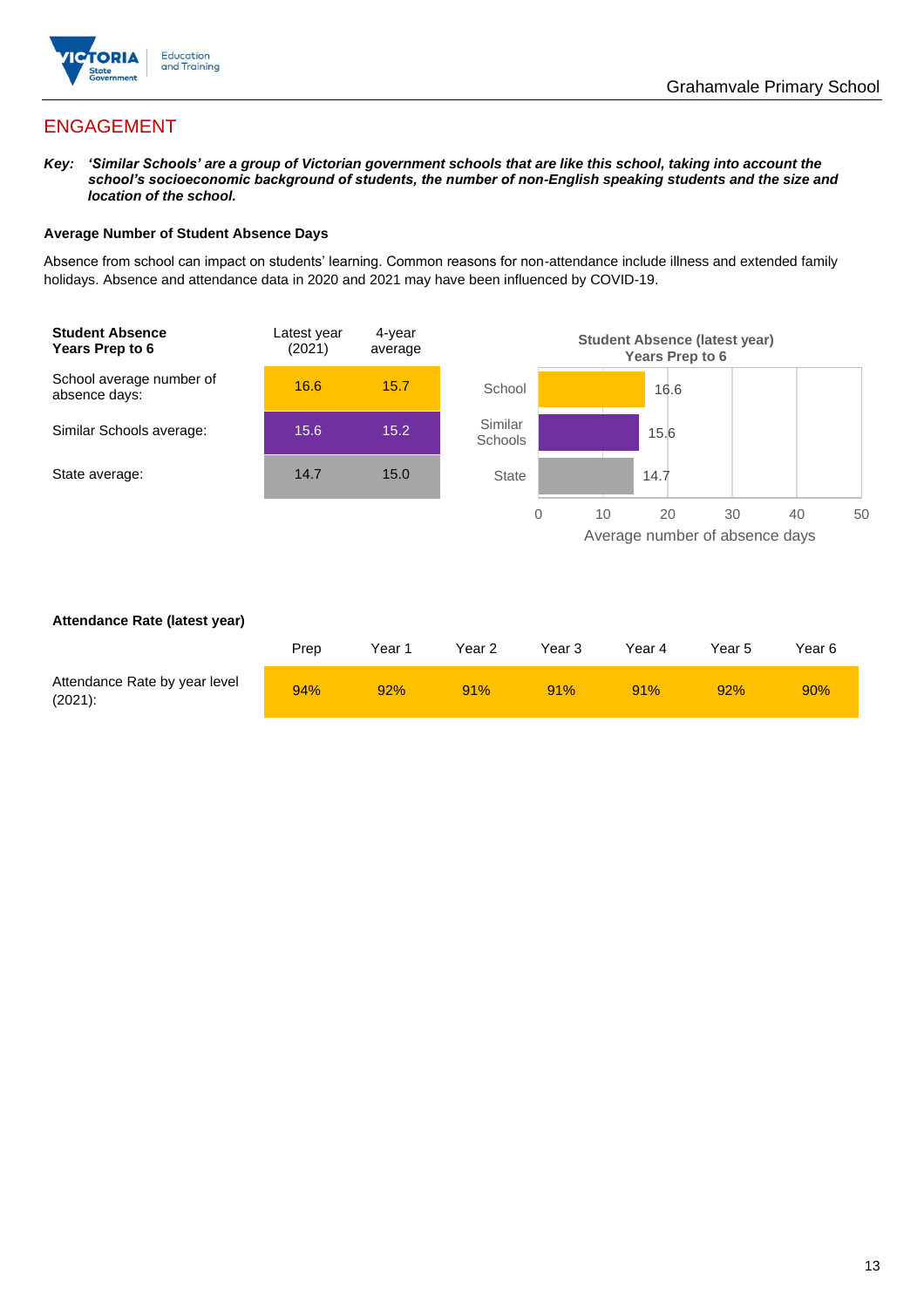

## **WELLBEING**

*Key: 'Similar Schools' are a group of Victorian government schools that are like this school, taking into account the school's socioeconomic background of students, the number of non-English speaking students and the size and location of the school.*

#### **Student Attitudes to School – Sense of Connectedness**

The percent endorsement on Sense of Connectedness factor, as reported in the Attitudes to School Survey completed annually by Victorian government school students, indicates the percent of positive responses (agree or strongly agree).



*Due to lower participation rates, differences in the timing of the survey/length of survey period and the general impact of Covid19 across 2020 and 2021, data are often not comparable with previous years or within similar school groups. Care should be taken when interpreting these results.*



### **Student Attitudes to School – Management of Bullying**

The percent endorsement on Management of Bullying factor, as reported in the Attitudes to School Survey completed annually by Victorian government school students, indicates the percent of positive responses (agree or strongly agree).

| <b>Management of Bullying</b><br>Years 4 to 6 | Latest year<br>(2021) | 4-year<br>average |  |
|-----------------------------------------------|-----------------------|-------------------|--|
| School percent endorsement:                   | 75.5%                 | 80.0%             |  |
| Similar Schools average:                      | 78.7%                 | 80.1%             |  |
| State average:                                | 78.4%                 | 79.7%             |  |

*Due to lower participation rates, differences in the timing of the survey/length of survey period and the general impact of Covid19 across 2020 and 2021, data are often not comparable with previous years or within similar school groups. Care should be taken when interpreting these results.*

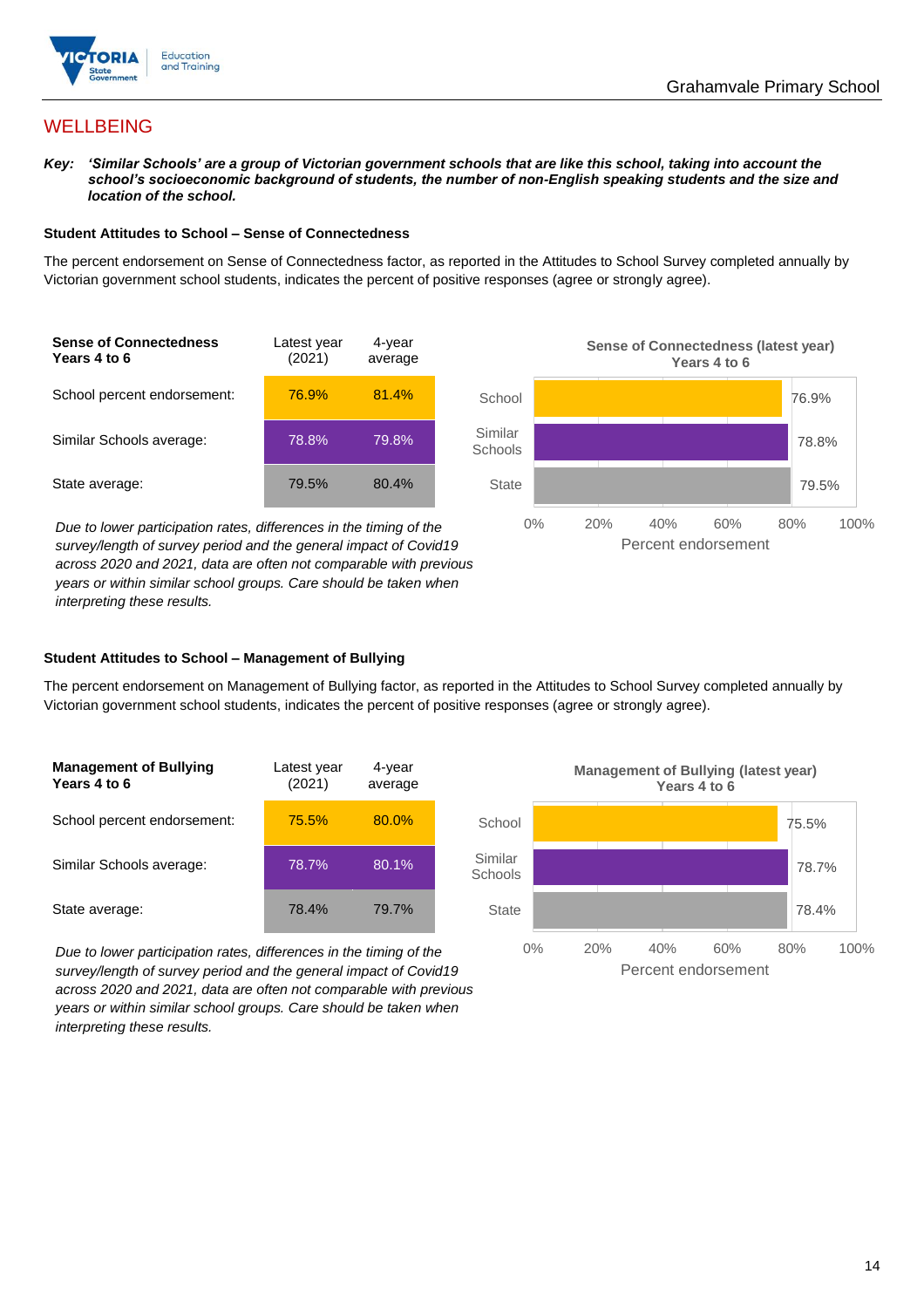

# **Financial Performance and Position**

FINANCIAL PERFORMANCE - OPERATING STATEMENT SUMMARY FOR THE YEAR ENDING 31 DECEMBER, 2021

| <b>Revenue</b>                  | <b>Actual</b> |
|---------------------------------|---------------|
| <b>Student Resource Package</b> | \$3,032,894   |
| Government Provided DET Grants  | \$363,986     |
| Government Grants Commonwealth  | \$12,057      |
| <b>Government Grants State</b>  | \$8,671       |
| Revenue Other                   | \$28,466      |
| <b>Locally Raised Funds</b>     | \$94,286      |
| <b>Capital Grants</b>           | \$0           |
| <b>Total Operating Revenue</b>  | \$3,540,360   |

| Equity $1$                                          | <b>Actual</b> |
|-----------------------------------------------------|---------------|
| Equity (Social Disadvantage)                        | \$45,157      |
| Equity (Catch Up)                                   | \$0           |
| <b>Transition Funding</b>                           | \$0           |
| Equity (Social Disadvantage - Extraordinary Growth) | \$0           |
| <b>Equity Total</b>                                 | \$45,157      |

| <b>Expenditure</b>                    | <b>Actual</b> |
|---------------------------------------|---------------|
| Student Resource Package <sup>2</sup> | \$3,092,409   |
| Adjustments                           | \$0           |
| <b>Books &amp; Publications</b>       | \$8,658       |
| Camps/Excursions/Activities           | \$51,528      |
| <b>Communication Costs</b>            | \$6,163       |
| Consumables                           | \$34,166      |
| Miscellaneous Expense <sup>3</sup>    | \$21,211      |
| <b>Professional Development</b>       | \$5,919       |
| Equipment/Maintenance/Hire            | \$80,432      |
| <b>Property Services</b>              | \$99,936      |
| Salaries & Allowances <sup>4</sup>    | \$118,766     |
| <b>Support Services</b>               | \$157,317     |
| Trading & Fundraising                 | \$16,586      |
| Motor Vehicle Expenses                | \$0           |
| Travel & Subsistence                  | \$0           |
| <b>Utilities</b>                      | \$45,328      |
| <b>Total Operating Expenditure</b>    | \$3,738,419   |
| <b>Net Operating Surplus/-Deficit</b> | (\$198,060)   |
| <b>Asset Acquisitions</b>             | \$9,041       |

(1) The equity funding reported above is a subset of the overall revenue reported by the school.

(2) Student Resource Package Expenditure figures are as of 24 Feb 2022 and are subject to change during the reconciliation process.

(3) Miscellaneous Expenses include bank charges, administration expenses, insurance and taxation charges.

(4) Salaries and Allowances refers to school-level payroll.